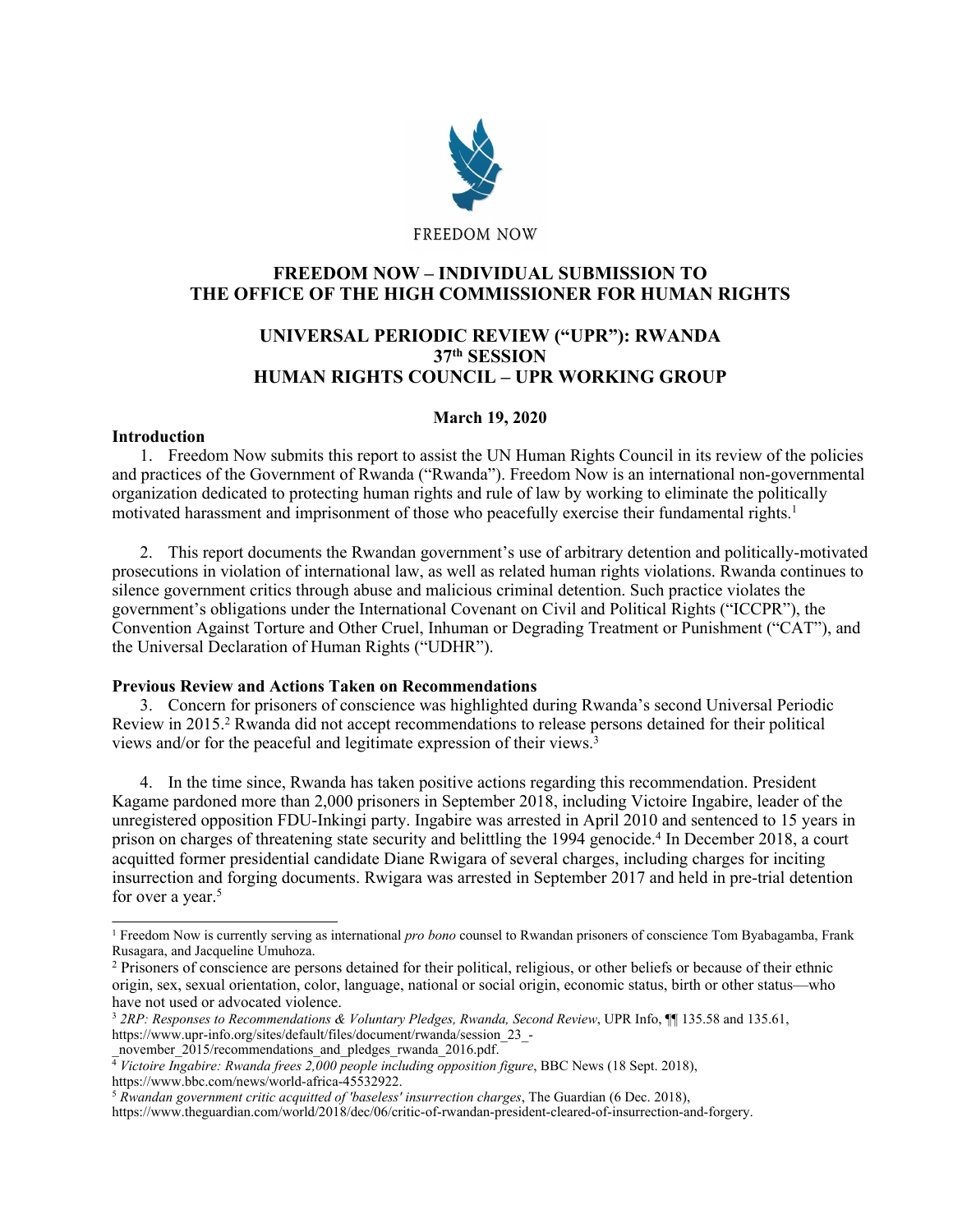5. Rwanda revised its Penal Code in 2018, despite rejecting previous recommendations to reform the Code to comply with international standards.<sup>6</sup> However, the new version raises several areas of concern regarding the right to freedom of expression and national security. For example, the Code includes extraterritorial application, applying to any Rwandan national who commits an offence under the law outside of the country. Also of concern are legal provisions regarding "genocide ideology" and incitement. The revised Code addressed concerns about the broad concep<sup>t</sup> of "genocide ideology" and narrows the definition of the term. However, provisions in the Code criminalize expression "that may show discriminatory ideologies, and includes the intent to advocate for genocide." This is much broader than the international crime of "direct and public incitement to genocide" and could be used to prosecute opposition members exercising legitimate freedom of expression rights. 7

#### **Arbitrary Detention and Associated Rights Violation**

6. Despite the releases noted above, Rwanda continues to detain its citizens for exercising their fundamental human rights, including the rights to freedom of expression, association, and assembly. In the context of such politically-motivated detentions, the governmen<sup>t</sup> has failed to meet minimum international due process standards and violated detainees' rights to be free from torture and other forms of mistreatment. During the reporting period, the UN Working Group on Arbitrary Detention issued two opinions regarding the detention of five individuals in Rwanda.<sup>8</sup> The Working Group found that by detaining these individuals Rwanda committed serious violations of human rights enshrined in the ICCPR and UDHR, including the rights to freedom of expression and freedom of association. Two of the named individuals remained detained<sup>9</sup> and compensation has not been awarded to any of the formerly detained individuals.

7. The governmen<sup>t</sup> detained and convicted numerous political opposition members, governmen<sup>t</sup> critics, and family members of the aforementioned to lengthy prison sentences during this reporting period. Although there is no definitive catalog of prisoners of conscience in Rwanda, <sup>a</sup> survey conducted by Human Rights Watch found that at least 104 individuals were arbitrarily detained by the military between 2010 and 2017.<sup>10</sup>

8. Trials of governmen<sup>t</sup> critics are replete with due process violations. For example, during the trial of former military officers Frank Rusagara and Tom Byabagamba, one of the prosecution'<sup>s</sup> witnesses also served as <sup>a</sup> judge in <sup>a</sup> pre-trial hearing. Another witness later admitted he was forced to give testimony against the two men.<sup>11</sup> In the case of Diane and Adeline Rwigara, the two women were unable to review their own case file and the governmen<sup>t</sup> failed to share its evidence with the defense. 12

9. The Government'<sup>s</sup> use of torture to elicit confessions is <sup>a</sup> common practice. Former military officer François Kabayiza alleged he was tortured to compel testimony against his co-defendants. No investigation was launched into these allegations despite apparen<sup>t</sup> physical signs of torture. Kabayiza struggled to walk into the courtroom on his own during the trial. He displayed bruises and had lost some of his ability to speak,

<sup>6</sup> UPR Info*, supra* note 3, ¶¶ 135.46, 135.17.

<sup>7</sup> *Rwanda: Penal Code*, Article 19 (June 2018), pgs. 9-10, [https://www.article19.org/wp-content/uploads/2018/09/Rwanda-Penal-](https://www.article19.org/wp-content/uploads/2018/09/Rwanda-Penal-Code-Analysis-Final.pdf)[Code-Analysis-Final.pdf](https://www.article19.org/wp-content/uploads/2018/09/Rwanda-Penal-Code-Analysis-Final.pdf).

<sup>8</sup> *Franck Kanyambo Rusagara, Tom Byabagamba, and François Kabayiza (Rwanda)*, UN Working Group on Arbitrary Detention (23 Nov. 2017), A/HRC/WGAD/2017/85 and *Diane Shima Rwigara and Adeline*

*Rwigara (Rwanda)*, UN Working Group on Arbitrary Detention (2 May 2019), A/HRC/WGAD/2019/24.

<sup>9</sup> Tom Byabagamba and Frank Rusagara.

<sup>&</sup>lt;sup>10</sup> "We Will Force You to Confess": Torture and Unlawful Military Detention in Rwanda, Human Rights Watch (Oct. 2017), https://www.hrw.org/sites/default/files/report\_pdf/rwanda1017\_web\_0.pdf

 $^{11}$  Petition on behalf of Frank Rusagara, Tom Byabagamba, and François Kabayiza to the UN Working Group on Arbitrary *Detention*, Freedom Now (14 July 2017), pgs. 16-18, http://www.freedom-now.org/wp-content/uploads/2017/07/WGAD-PETITION-Rusagara-Byambagama-Kabayiza-Rwanda-FINAL-July-14-2017-redacted.pdf..

<sup>&</sup>lt;sup>12</sup> Petition on behalf of Diane and Adeline Rwigara to the UN Working Group on Arbitrary Detention, Freedom Now (21 Sept. 2018), pg. 13, http://www.freedom-now.org/wp-content/uploads/2018/10/WGAD-Petition-Diane-and-Adeline-Rwigara-Redacted.pdf.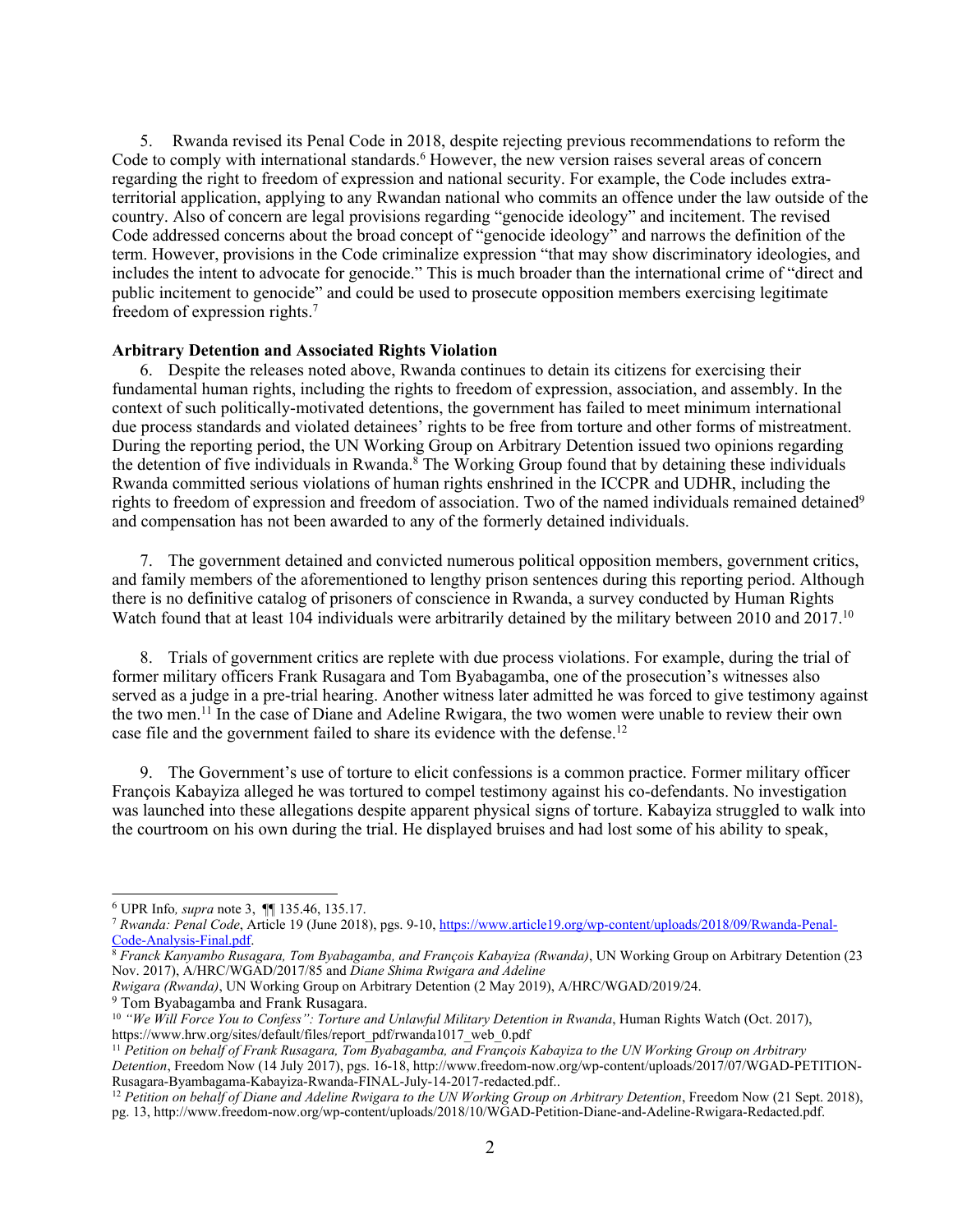despite being in good health prior to his arrest. 13 The Committee Against Torture noted serious concern during its second periodic review of Rwanda over consistent reports that judges routinely ignored scars or medical documents as evidence of torture and did not order investigations. <sup>14</sup> Rwanda denies that torture is used in prisons, but in October 2017 the governmen<sup>t</sup> obstructed <sup>a</sup> visit by <sup>a</sup> UN delegation investigating the practice. The the concern over reprisals against prisoners was so great, the delegation ended its trip early.<sup>15</sup>

10. The Human Rights Committee has highlighted Rwanda'<sup>s</sup> apparen<sup>t</sup> failure to protect its citizens' right to life. The Committee noted in the context of Rwanda'<sup>s</sup> fourth periodic review, that the governmen<sup>t</sup> investigated alleged disappearances or killings, although several disappearances or killings of political figures and dissidents remain unsolved. <sup>16</sup> <sup>A</sup> troubling pattern of extrajudicial killings or deaths in custody emerged during the reporting period, as detailed below.

#### **Examples of Politically Motivated Imprisonment**

#### *Frank Rusagara and Tom Byabagamba*

11. Frank Rusagara is <sup>a</sup> retired brigadier general and held several senior positions in the Rwandan Defense Forces before retiring in October 2013. Tom Byabagamba is <sup>a</sup> former colonel and was head of the presidential guard. Both men on occasion made private comments to colleagues in person via email and text that were critical of the government.

12. In August 2014, Rusagara and Byabagamba were arrested. On March 31, 2016, the two men were convicted by the Kanombe Military High Court of "inciting insurrection among the population," and "tarnishing the image of the country and government." Byabagamba was also convicted of "concealing evidence" and "contempt of the national flag," and Rusagara was convicted of "illegal possession of <sup>a</sup> firearm."

13. Byabagamba and Rusagara were sentenced to 21 years and 20 years in prison, respectively. François Kabayiza, <sup>a</sup> co-defendant, was sentenced to five years in prison. He was released in August 2019 at the expiration of his sentence. In December 2019, an appeals court upheld the conviction of Rusagara and Byabagamba, reducing their sentences to 15 years. The UN Working Group on Arbitrary Detention issued an opinion in November 2017 finding that Rwanda committed numerous violations of international law by detaining Rusagara and Byabagamba. 17

#### *Jackie Umuhoza*

14. Jackie Umuhoza is the daughter of the prominent pastor Bishop Deo Nyirigira, <sup>a</sup> dissident who was exiled from Rwanda in 2001 and currently resides in Uganda. Umuhoza grew up in Uganda living with her father, but after finishing university, she and her two older sisters moved to Rwanda. In late 2017, the Rwandan governmen<sup>t</sup> began harassing and intimidating the three sisters for their connection to their father. Over the course of the next two years, the police repeatedly called the sisters to municipal police stations for questioning about their father'<sup>s</sup> alleged political activities. During these interrogations, police officers threatened the women with physical harm. After governmen<sup>t</sup> pressure continued to increase, the women

<sup>&</sup>lt;sup>13</sup> Petition on behalf of Frank Rusagara, Tom Byabagamba, and François Kabayiza to the UN Working Group on Arbitrary *Detention*, Freedom Now (14 July 2017), pg. 16.

<sup>14</sup> *Concluding observations on the second periodic repor<sup>t</sup> of Rwanda*, Committee Against Torture (21 Dec. 2017), CAT/C/RWA/CO/2, ¶ 20.

<sup>15</sup> *U.N. torture watchdog ends trip to Rwanda, citing obstruction*, Reuters (21 Oct. 2017), https://www.reuters.com/article/us-rwandarights/u-n-torture-watchdog-ends-trip-to-rwanda-citing-obstruction-idUSKBN1CQ0EI.

<sup>&</sup>lt;sup>16</sup> Concluding observations on the fourth periodic report of Rwanda, UN Human Rights Committee (2 May 2016), CCPR/C/RWA/CO/4, ¶ 21.

<sup>17</sup> *Franck Kanyambo Rusagara, Tom Byabagamba, and François Kabayiza (Rwanda)*, UN Working Group on Arbitrary Detention (23 Nov. 2017), A/HRC/WGAD/2017/85.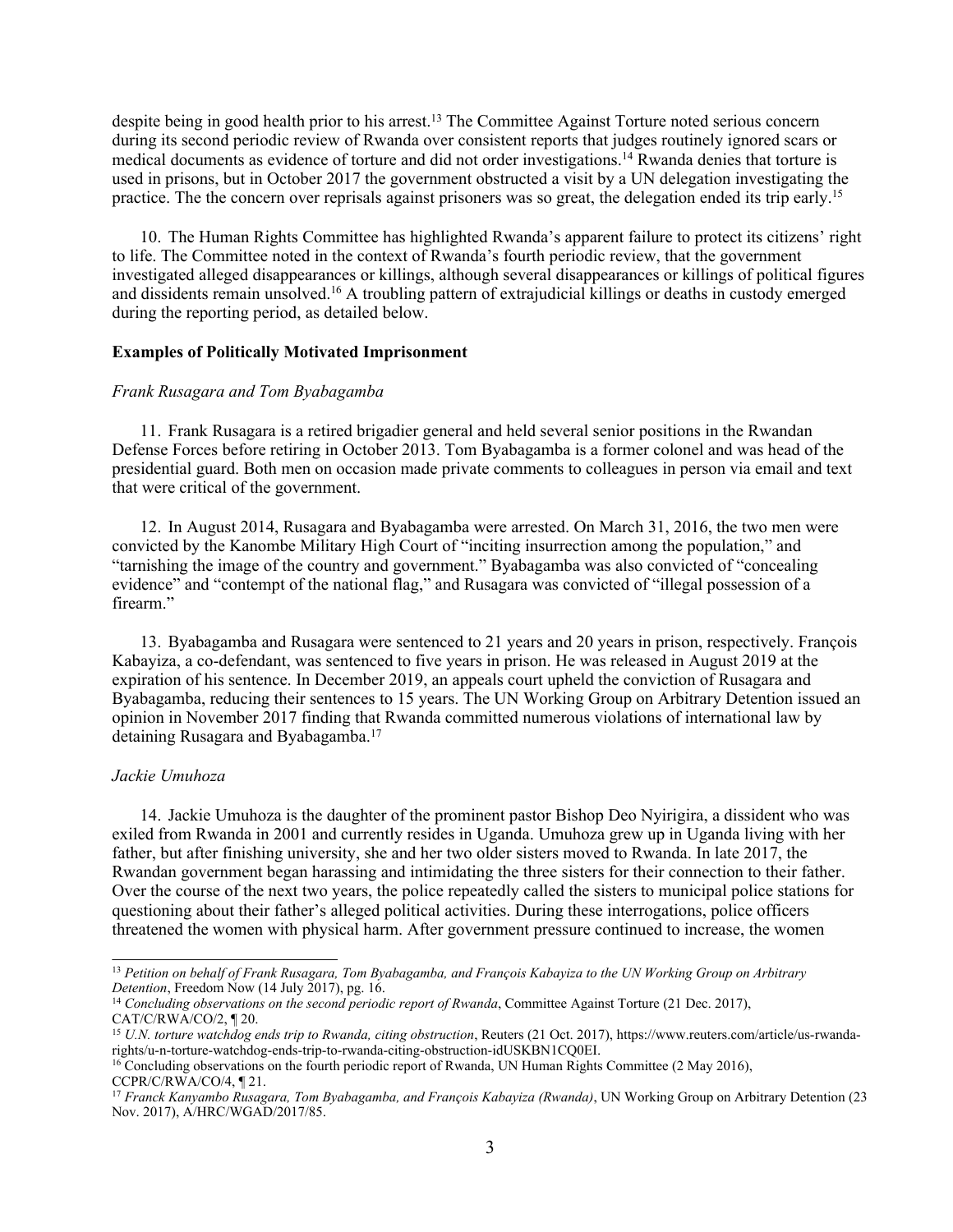attempted to flee the country using their Ugandan passports in March 2019. However, they were stopped at the border, arrested, and held *incommunicado* for <sup>a</sup> week before being released. The authorities did not return their passports.

15. On November 27, 2019, Umuhoza was abducted in Kigali by men in civilian clothes. There was no official recognition of the arrest until the following day when news of her abduction began to circulate online. The Rwandan Investigation Bureau tweeted that Umuhoza was arrested on suspicion of treason and espionage on behalf of Uganda. She was held *incommunicado* until December 8, 2019, despite repeated written and unwritten requests to see her from both her sisters and lawyer. 18 There has been no formal indictment released against Umuhoza or description of the charges other than the tweet from the Rwandan Investigation Bureau and state news agencies claiming that she was <sup>a</sup> spy. Although she was released from custody in March 2020, charges are still pending against her and she is banned from leaving Kigali.

#### **Examples of Enforced Disappearances and Summary or Arbitrary Executions**

#### *Boniface Twagirimana*

16. Boniface Twagirimana is the deputy leader of the FDU-Inkingi. He was arrested in September 2017 with eight other FDU-Inkingi members and charged with state security-related crimes. In October 2018, Twagirimana was transferred alone from Mageragere prison in Kigali to Mpanga prison in southern Rwanda. Four days later, Twagirmana was missing from his cell during <sup>a</sup> routine headcount. <sup>19</sup> Rwandan authorities claimed he escaped, despite other detainees claiming he was driven away in a state prison vehicle.<sup>20</sup> Although his whereabouts still remain unknown, in January 2020 he was sentenced *in absentia* to 10 years in prison. 21

#### *Anselme Mutuyimana*

17. Anselme Mutuyimana was an assistant to opposition leader Victorie Ingabire. He was arrested in 2012, convicted of inciting insurrection, and released in August 2018. In March 2019 his body was found in <sup>a</sup> forest in northwestern Rwanda showing signs of strangulation.<sup>22</sup> The Rwanda Investigation Bureau claimed it is investigating the death, but have not publicly disclosed information about its progress.

## *Eugene Ndereyimana*

18. Eugene Ndereyimana, an FDU-Inkingi member, disappeared on July 15, 2019 as he was on his way to an FDU-Inkingi meeting in the northeastern town of Nyagatare.<sup>23</sup> *Syldio Dusabumuremyi*

19. Syldio Dusabumuremyi was the national coordinator for FDU-Inkingi. He was stabbed to death on September 23, 2019 by two unidentified men.<sup>24</sup> At the time, the Rwanda Investigation Bureau claimed it had two men in custody regarding the crime. No further information has been released about these men. Nine days

 $^{18}$  Rwanda accuses a pastor's daughter of treason and espionage. Her family says the charges are fabricated, CNN (24 Dec. 2019), <u><https://www.cnn.com/2019/12/24/africa/rwanda-pastor-daughter-treason-charges/index.html></u>.<br><sup>19</sup> Rwandan opposition party leader feared dead amid reports he escaped from prison, CNN (8 Oct. 2018),

https://www.cnn.com/2018/10/08/africa/rwanda-opposition-leader-escaped-jail-feared-dead-intl/index.html.

<sup>20</sup> *Disappearance of Boniface Twagirimana: "We are asking for EU assistance"*, Radio France Internationale (28 Oct. 2018),

http://www.rfi.fr/fr/afrique/20181028-disparition-boniface-twagirimana-opposants-rwandais-manifestent-bruxelles.

<sup>21</sup> *Missing Rwandan opposition politician sentenced to 10 years*, Associated Press (24 Jan. 2020),

https://apnews.com/c4c60992afdd0661987cde442da78fd0.

<sup>22</sup> *Spokesman of leading Rwandan opposition politician found dead*, Reuters (10 March 2019), https://www.reuters.com/article/usrwanda-politics/spokesman-of-leading-rwandan-opposition-politician-found-dead-idUSKBN1QR0U5.

<sup>23</sup> *Opposition members keep going 'missing' in Rwanda. Few expec<sup>t</sup> them to return*, CNN (27 July 2019),

https://www.cnn.com/2019/07/27/africa/rwanda-opposition-disappearances-intl/index.html.

<sup>24</sup> *Rwandan regime opponen<sup>t</sup> killed in motorbike ambush*, The Australian (1 Oct. 2019), https://www.theaustralian.com.au/world/thetimes/rwandan-regime-opponent-killed-in-motorbike-ambush/news-story/cab7529c7bdad1b316f02faf65bd750f.